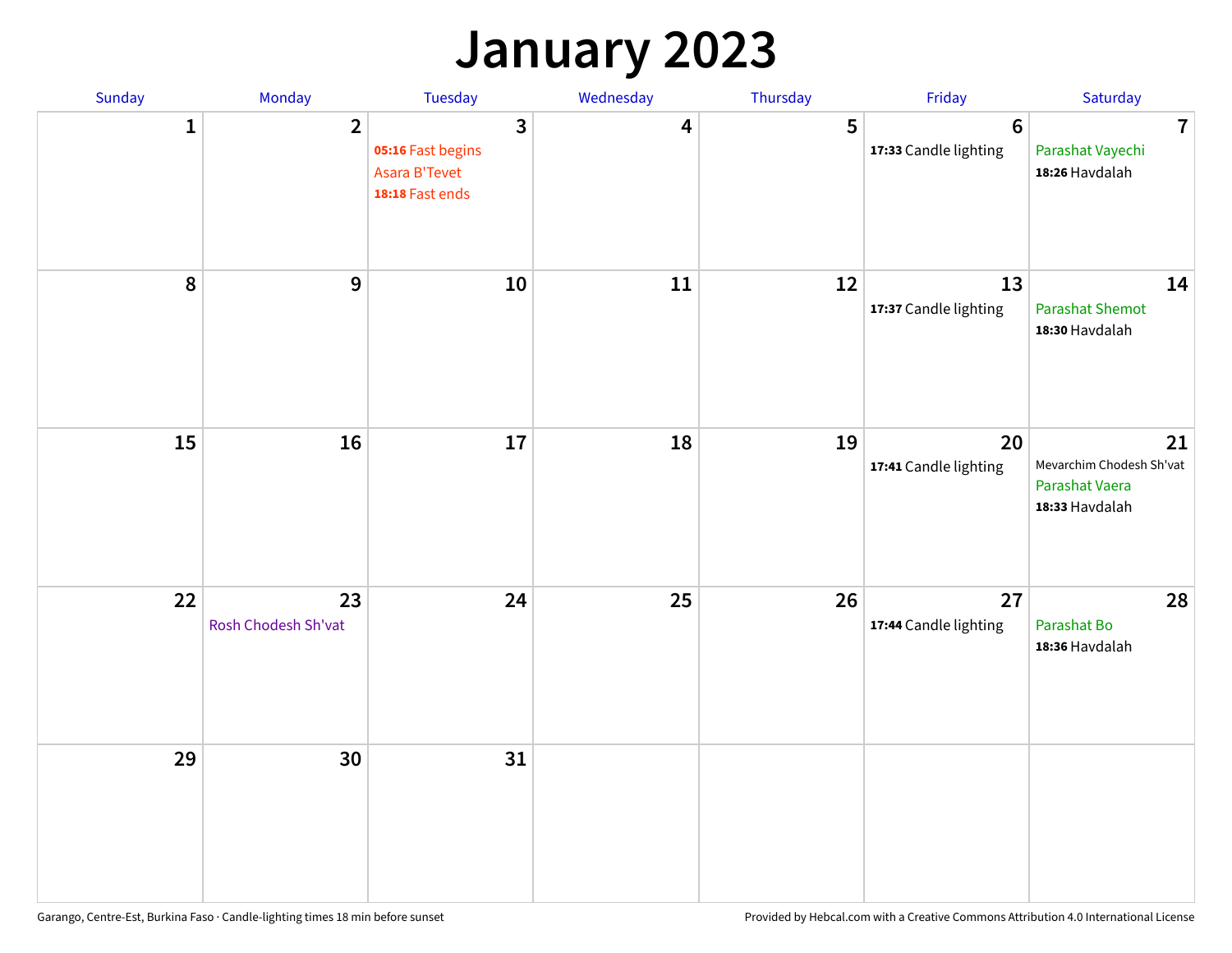# **February 2023**

| Sunday | Monday                        | Tuesday                 | Wednesday               | Thursday       | Friday                                  | Saturday                                                                                        |
|--------|-------------------------------|-------------------------|-------------------------|----------------|-----------------------------------------|-------------------------------------------------------------------------------------------------|
|        |                               |                         | 1                       | $\overline{2}$ | $\overline{3}$<br>17:47 Candle lighting | $\overline{\mathbf{4}}$<br><b>Shabbat Shirah</b><br>Parashat Beshalach<br>18:38 Havdalah        |
| 5      | $6\phantom{1}6$<br>Tu BiShvat | $\overline{7}$          | 8                       | 9              | 10<br>17:49 Candle lighting             | 11<br>Parashat Yitro<br>18:40 Havdalah                                                          |
| 12     | 13                            | 14                      | 15                      | 16             | 17<br>17:51 Candle lighting             | 18<br><b>Shabbat Shekalim</b><br>Mevarchim Chodesh Adar<br>Parashat Mishpatim<br>18:42 Havdalah |
| 19     | 20                            | 21<br>Rosh Chodesh Adar | 22<br>Rosh Chodesh Adar | 23             | 24<br>17:52 Candle lighting             | 25<br>Parashat Terumah<br>18:43 Havdalah                                                        |
| 26     | 27                            | 28                      |                         |                |                                         |                                                                                                 |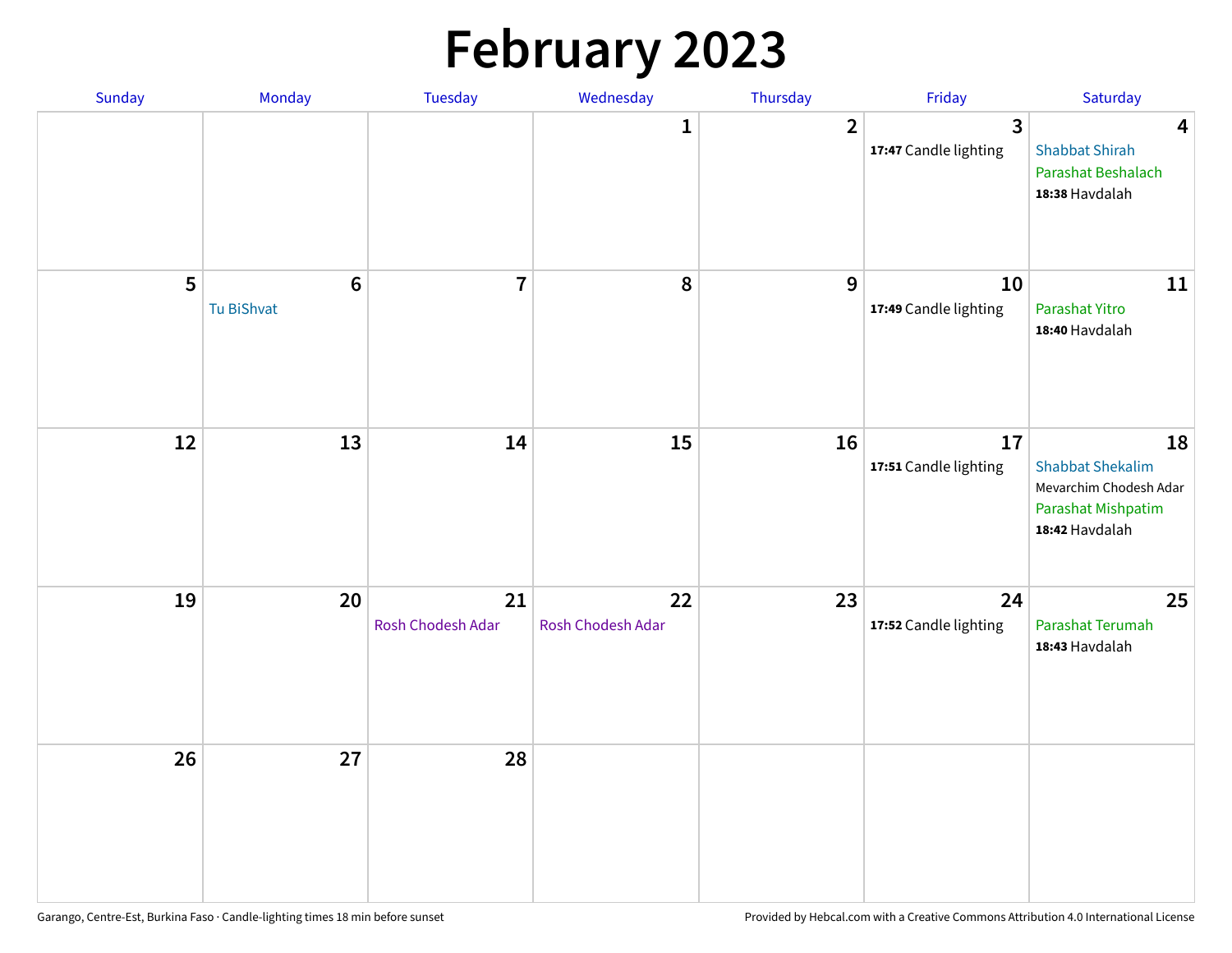### **March 2023**

| Sunday | Monday                                                                                                | Tuesday                 | Wednesday                 | Thursday                        | Friday                      | Saturday                                                                                                 |
|--------|-------------------------------------------------------------------------------------------------------|-------------------------|---------------------------|---------------------------------|-----------------------------|----------------------------------------------------------------------------------------------------------|
|        |                                                                                                       |                         | 1                         | $\overline{2}$                  | 3<br>17:53 Candle lighting  | 4<br><b>Shabbat Zachor</b><br>Parashat Tetzaveh<br>18:43 Havdalah                                        |
| 5      | $6\phantom{1}6$<br>05:12 Fast begins<br><b>Ta'anit Esther</b><br>18:38 Fast ends<br><b>Erev Purim</b> | $\overline{7}$<br>Purim | 8<br><b>Shushan Purim</b> | 9                               | 10<br>17:54 Candle lighting | 11<br><b>Shabbat Parah</b><br>Parashat Ki Tisa<br>18:44 Havdalah                                         |
| 12     | 13                                                                                                    | 14                      | 15                        | 16                              | 17<br>17:54 Candle lighting | 18<br><b>Shabbat HaChodesh</b><br>Mevarchim Chodesh Nisan<br>Parashat Vayakhel-Pekudei<br>18:44 Havdalah |
| 19     | 20                                                                                                    | 21                      | 22                        | 23<br><b>Rosh Chodesh Nisan</b> | 24<br>17:55 Candle lighting | 25<br>Parashat Vayikra<br>18:45 Havdalah                                                                 |
| 26     | 27                                                                                                    | 28                      | 29                        | 30                              | 31<br>17:55 Candle lighting |                                                                                                          |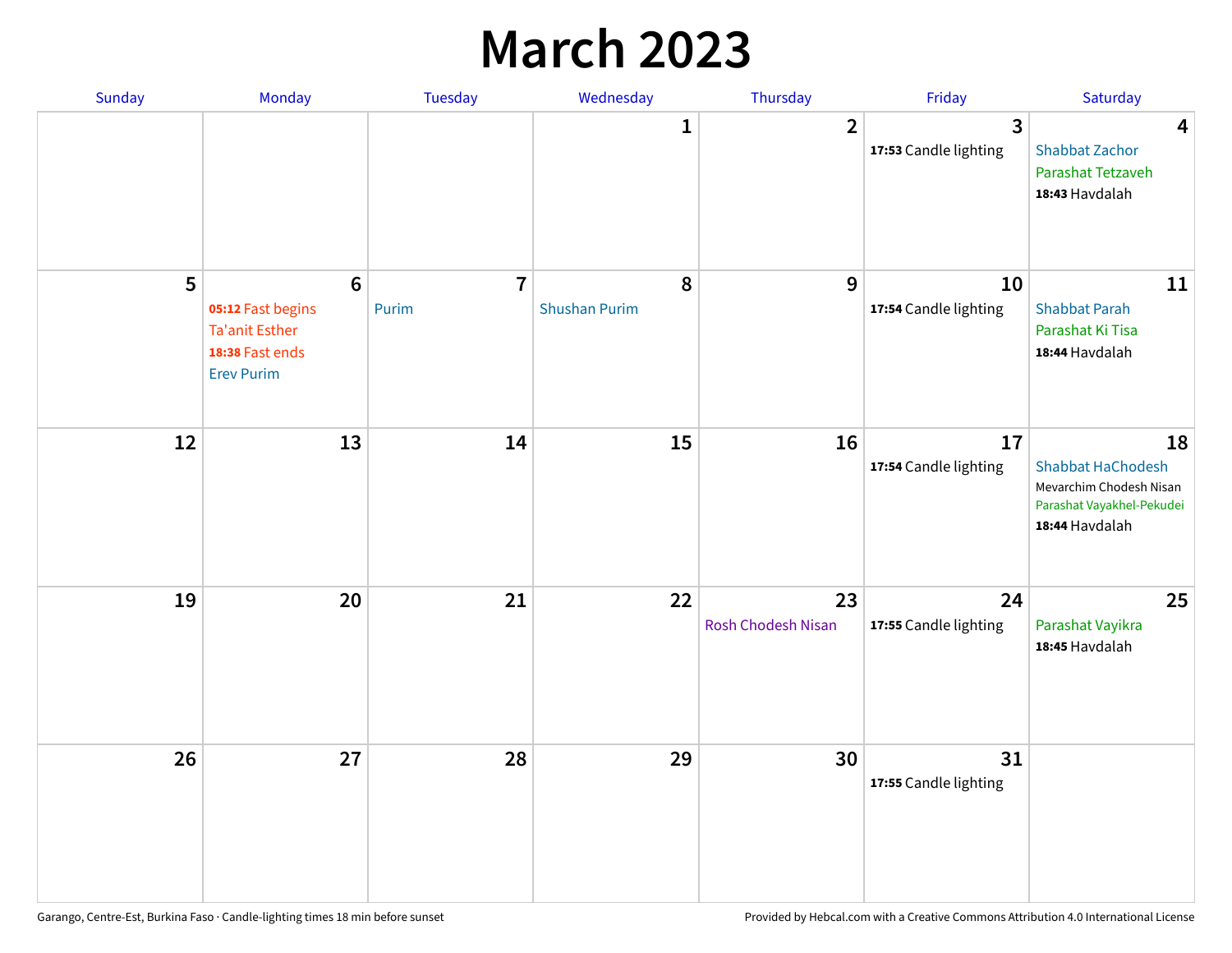## **April 2023**

| <b>Sunday</b>    | <b>Monday</b>   | <b>Tuesday</b>                            | Wednesday                                                                                   | Thursday                                 | Friday                                      | Saturday                                                                              |
|------------------|-----------------|-------------------------------------------|---------------------------------------------------------------------------------------------|------------------------------------------|---------------------------------------------|---------------------------------------------------------------------------------------|
|                  |                 |                                           |                                                                                             |                                          |                                             | 1<br><b>Shabbat HaGadol</b><br>Yom HaAliyah<br><b>Parashat Tzav</b><br>18:45 Havdalah |
| $\overline{2}$   | 3               | 4                                         | 5                                                                                           | $6\phantom{1}6$                          | $\overline{7}$                              | 8                                                                                     |
|                  |                 |                                           | 04:54 Fast begins<br><b>Ta'anit Bechorot</b><br><b>Erev Pesach</b><br>17:55 Candle lighting | <b>Pesach I</b><br>18:45 Candle lighting | <b>Pesach II</b><br>17:55 Candle lighting   | Pesach III (CH"M)<br>18:45 Havdalah                                                   |
| 9                | 10              | 11                                        | 12                                                                                          | 13                                       | 14                                          | 15                                                                                    |
| Pesach IV (CH"M) | Pesach V (CH"M) | Pesach VI (CH"M)<br>17:55 Candle lighting | <b>Pesach VII</b><br>18:46 Candle lighting                                                  | <b>Pesach VIII</b><br>18:46 Havdalah     | 17:55 Candle lighting                       | Mevarchim Chodesh Iyyar<br>Parashat Shmini<br>18:46 Havdalah                          |
| 16               | 17              | 18                                        | 19                                                                                          | 20                                       | 21                                          | 22                                                                                    |
|                  |                 | Yom HaShoah                               |                                                                                             |                                          | Rosh Chodesh Iyyar<br>17:56 Candle lighting | Rosh Chodesh Iyyar<br>Parashat Tazria-Metzora<br>18:47 Havdalah                       |
| 23               | 24              | 25                                        | 26                                                                                          | 27                                       | 28                                          | 29                                                                                    |
|                  |                 | Yom HaZikaron                             | Yom HaAtzma'ut                                                                              |                                          | 17:57 Candle lighting                       | Parashat Achrei Mot-Kedoshim<br>18:48 Havdalah                                        |
| 30               |                 |                                           |                                                                                             |                                          |                                             |                                                                                       |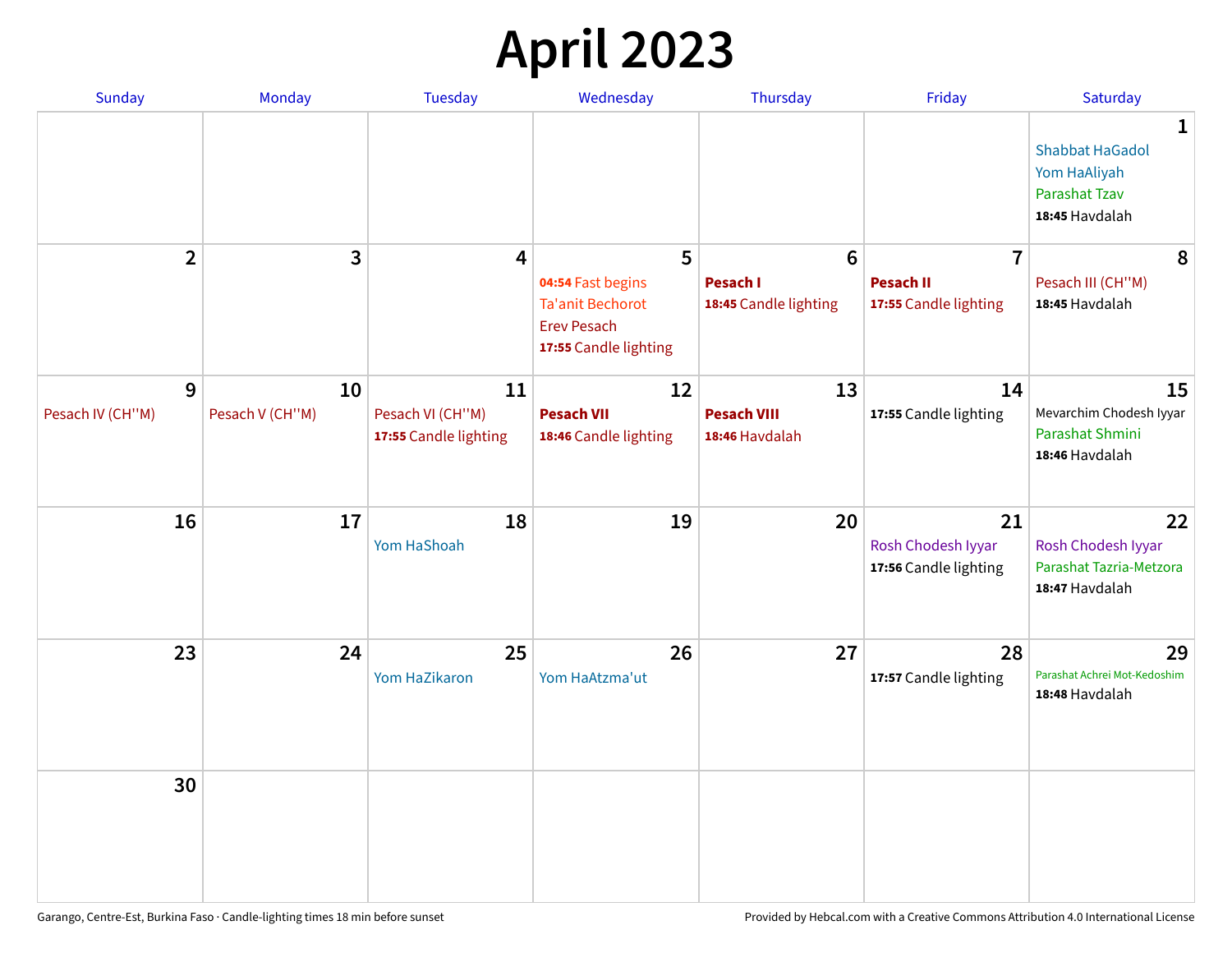#### **May 2023**

| Sunday                          | Monday       | Tuesday                 | Wednesday | Thursday                                           | Friday                                          | Saturday                                                             |
|---------------------------------|--------------|-------------------------|-----------|----------------------------------------------------|-------------------------------------------------|----------------------------------------------------------------------|
|                                 | $\mathbf{1}$ | $\overline{\mathbf{2}}$ | 3         | $\overline{\mathbf{4}}$                            | 5<br>Pesach Sheni<br>17:58 Candle lighting      | $\bf 6$<br><b>Parashat Emor</b><br>18:50 Havdalah                    |
| $\overline{7}$                  | $\pmb{8}$    | $9$<br>Lag BaOmer       | 10        | 11                                                 | 12<br>17:59 Candle lighting                     | 13<br>Parashat Behar-Bechukotai<br>18:51 Havdalah                    |
| 14                              | 15           | 16                      | $17\,$    | 18                                                 | 19<br>Yom Yerushalayim<br>18:01 Candle lighting | 20<br>Mevarchim Chodesh Sivan<br>Parashat Bamidbar<br>18:54 Havdalah |
| 21<br><b>Rosh Chodesh Sivan</b> | 22           | 23                      | 24        | 25<br><b>Erev Shavuot</b><br>18:03 Candle lighting | 26<br><b>Shavuot I</b><br>18:03 Candle lighting | 27<br><b>Shavuot II</b><br>18:56 Havdalah                            |
| 28                              | 29           | 30                      | 31        |                                                    |                                                 |                                                                      |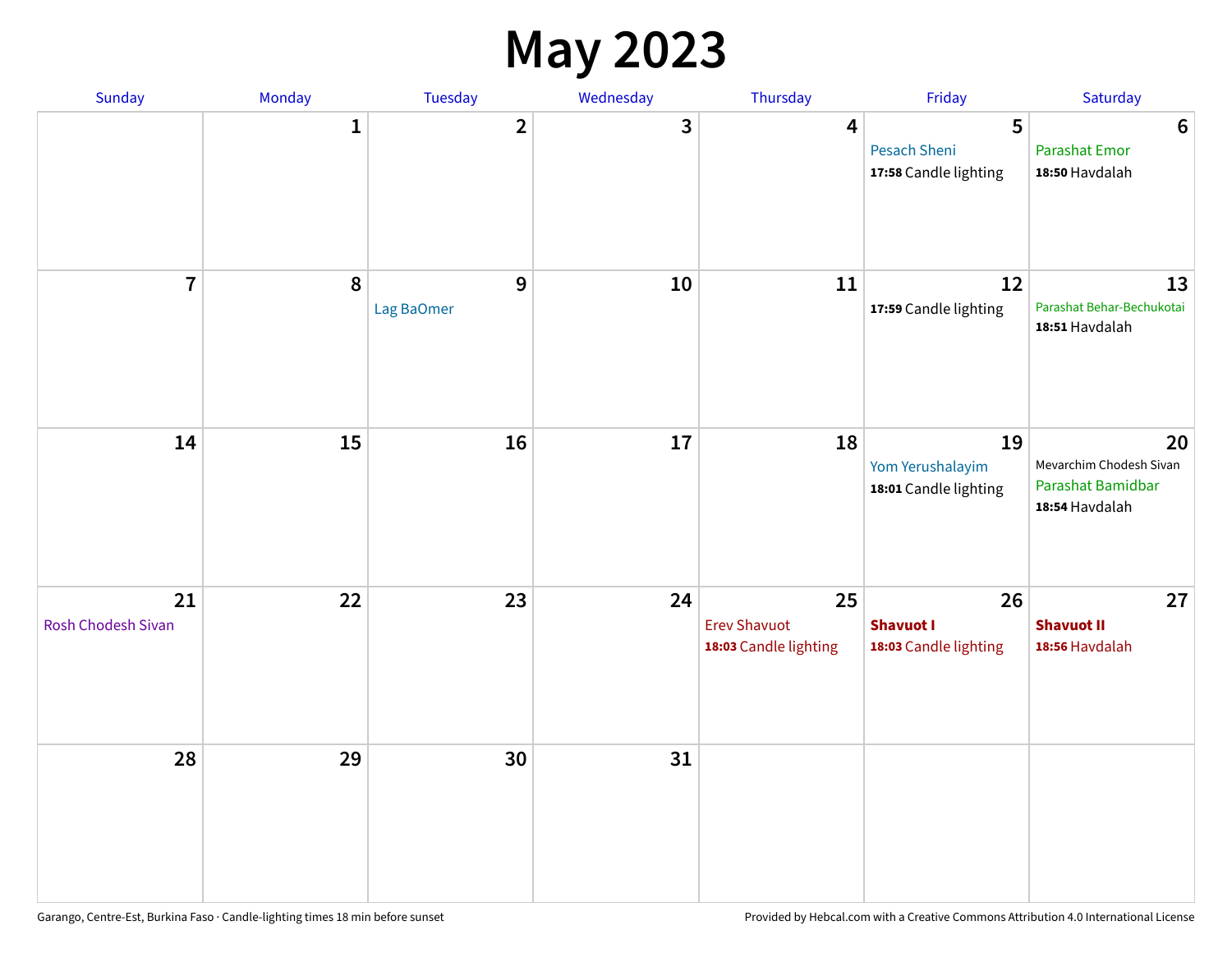#### **June 2023**

| Sunday                  | Monday                   | Tuesday                         | Wednesday      | Thursday     | Friday                                  | Saturday                                                            |
|-------------------------|--------------------------|---------------------------------|----------------|--------------|-----------------------------------------|---------------------------------------------------------------------|
|                         |                          |                                 |                | $\mathbf{1}$ | $\overline{2}$<br>18:05 Candle lighting | $\mathbf{3}$<br>Parashat Nasso<br>18:58 Havdalah                    |
| $\overline{\mathbf{4}}$ | 5                        | $\bf 6$                         | $\overline{7}$ | 8            | 9<br>18:07 Candle lighting              | 10<br>Parashat Beha'alotcha<br>19:00 Havdalah                       |
| $11\,$                  | 12                       | 13                              | 14             | 15           | 16<br>18:09 Candle lighting             | 17<br>Mevarchim Chodesh Tamuz<br>Parashat Sh'lach<br>19:02 Havdalah |
| 18                      | 19<br>Rosh Chodesh Tamuz | 20<br><b>Rosh Chodesh Tamuz</b> | 21             | 22           | 23<br>18:10 Candle lighting             | 24<br>Parashat Korach<br>19:04 Havdalah                             |
| 25                      | 26                       | 27                              | 28             | 29           | 30<br>18:12 Candle lighting             |                                                                     |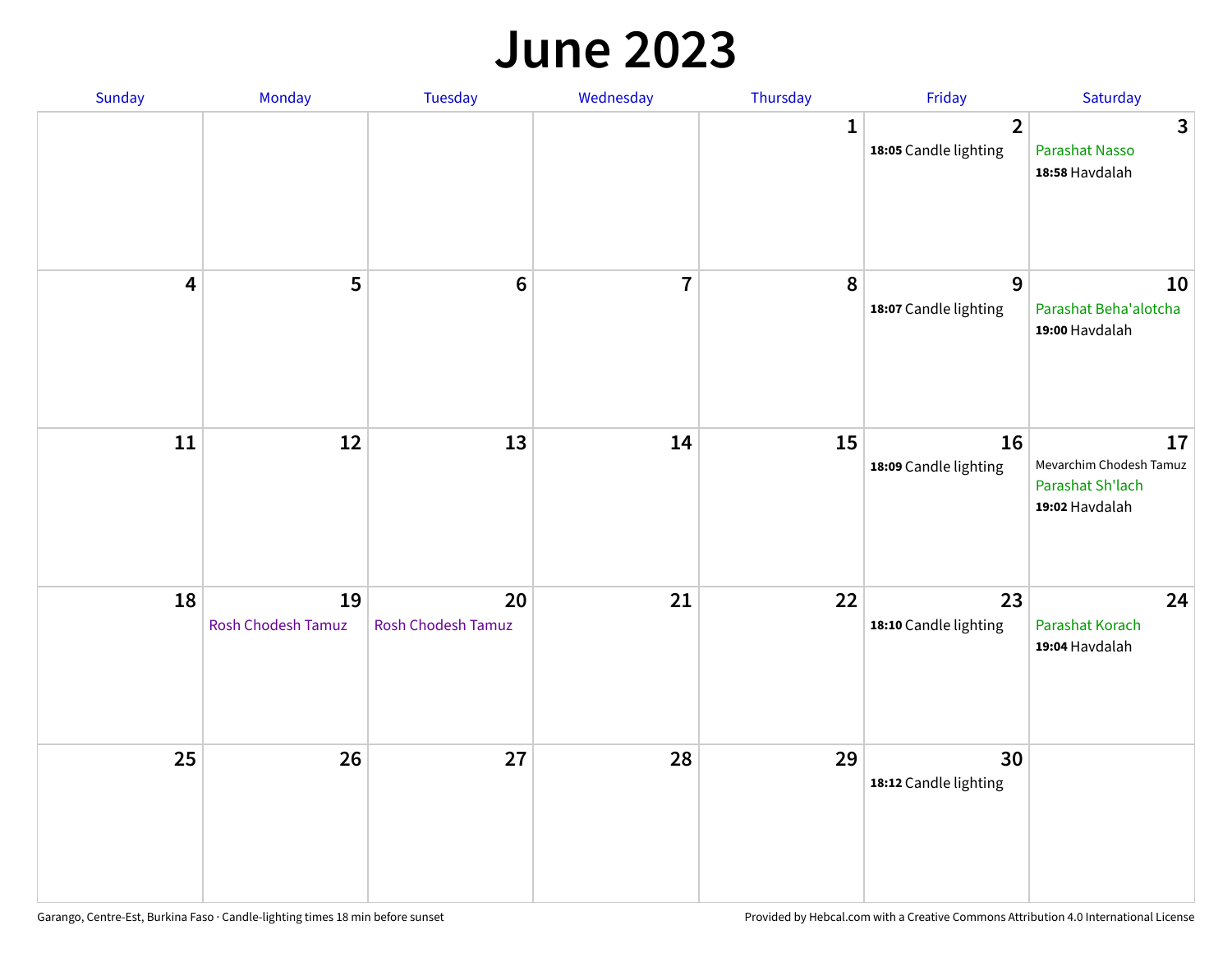## **July 2023**

| Sunday         | Monday       | <b>Tuesday</b> | Wednesday                                   | Thursday                                                                      | Friday                                  | Saturday                                                             |
|----------------|--------------|----------------|---------------------------------------------|-------------------------------------------------------------------------------|-----------------------------------------|----------------------------------------------------------------------|
|                |              |                |                                             |                                                                               |                                         | $\mathbf 1$<br>Parashat Chukat-Balak<br>19:05 Havdalah               |
| $\overline{2}$ | $\mathbf{3}$ | 4              | 5                                           | $6\phantom{1}6$<br>04:34 Fast begins<br><b>Tzom Tammuz</b><br>18:59 Fast ends | $\overline{7}$<br>18:12 Candle lighting | 8<br><b>Parashat Pinchas</b><br>19:05 Havdalah                       |
| 9              | 10           | 11             | 12                                          | 13                                                                            | 14<br>18:12 Candle lighting             | 15<br>Mevarchim Chodesh Av<br>Parashat Matot-Masei<br>19:05 Havdalah |
| 16             | 17           | 18             | 19<br>Rosh Chodesh Av                       | 20                                                                            | 21<br>18:12 Candle lighting             | 22<br><b>Shabbat Chazon</b><br>Parashat Devarim<br>19:04 Havdalah    |
| 23             | 24           | 25             | 26<br>18:29 Fast begins<br>Erev Tish'a B'Av | 27<br>Tish'a B'Av<br>18:56 Fast ends                                          | 28<br>18:10 Candle lighting             | 29<br>Shabbat Nachamu<br>Parashat Vaetchanan<br>19:02 Havdalah       |
| 30             | 31           |                |                                             |                                                                               |                                         |                                                                      |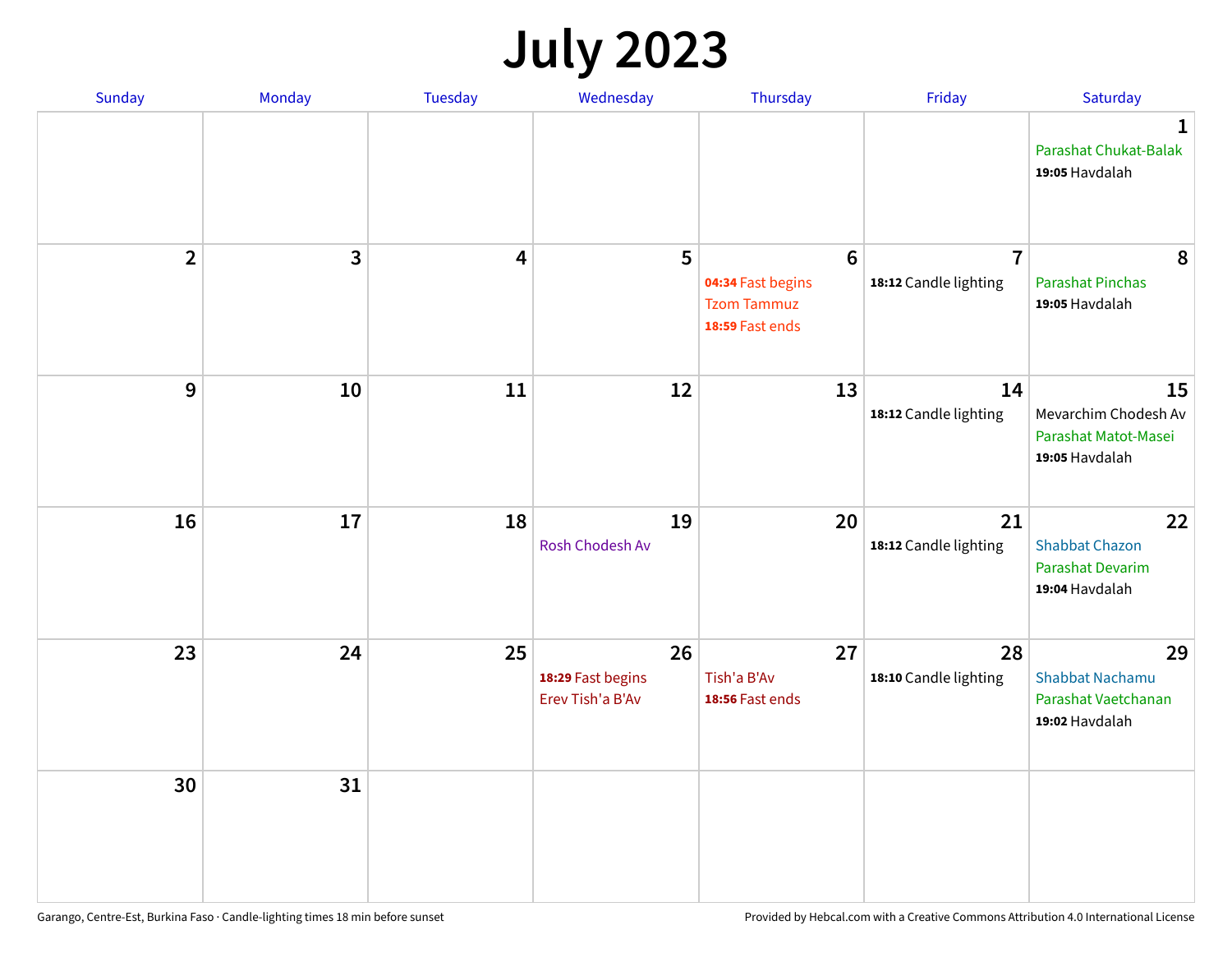# **August 2023**

| Sunday         | Monday         | Tuesday      | Wednesday               | Thursday                | Friday                                                                     | Saturday                                                         |
|----------------|----------------|--------------|-------------------------|-------------------------|----------------------------------------------------------------------------|------------------------------------------------------------------|
|                |                | $\mathbf{1}$ | $\mathbf{2}$<br>Tu B'Av | $\overline{3}$          | 4<br>18:08 Candle lighting                                                 | 5<br><b>Parashat Eikev</b><br>18:59 Havdalah                     |
| $6\phantom{1}$ | $\overline{7}$ | 8            | $\mathbf{9}$            | 10                      | 11<br>18:05 Candle lighting                                                | 12<br>Mevarchim Chodesh Elul<br>Parashat Re'eh<br>18:56 Havdalah |
| 13             | 14             | 15           | 16                      | 17<br>Rosh Chodesh Elul | 18<br>Rosh Hashana LaBehemot<br>Rosh Chodesh Elul<br>18:02 Candle lighting | 19<br><b>Parashat Shoftim</b><br>18:52 Havdalah                  |
| 20             | 21             | 22           | 23                      | 24                      | 25<br>17:58 Candle lighting                                                | 26<br>Parashat Ki Teitzei<br>18:48 Havdalah                      |
| 27             | 28             | 29           | 30                      | 31                      |                                                                            |                                                                  |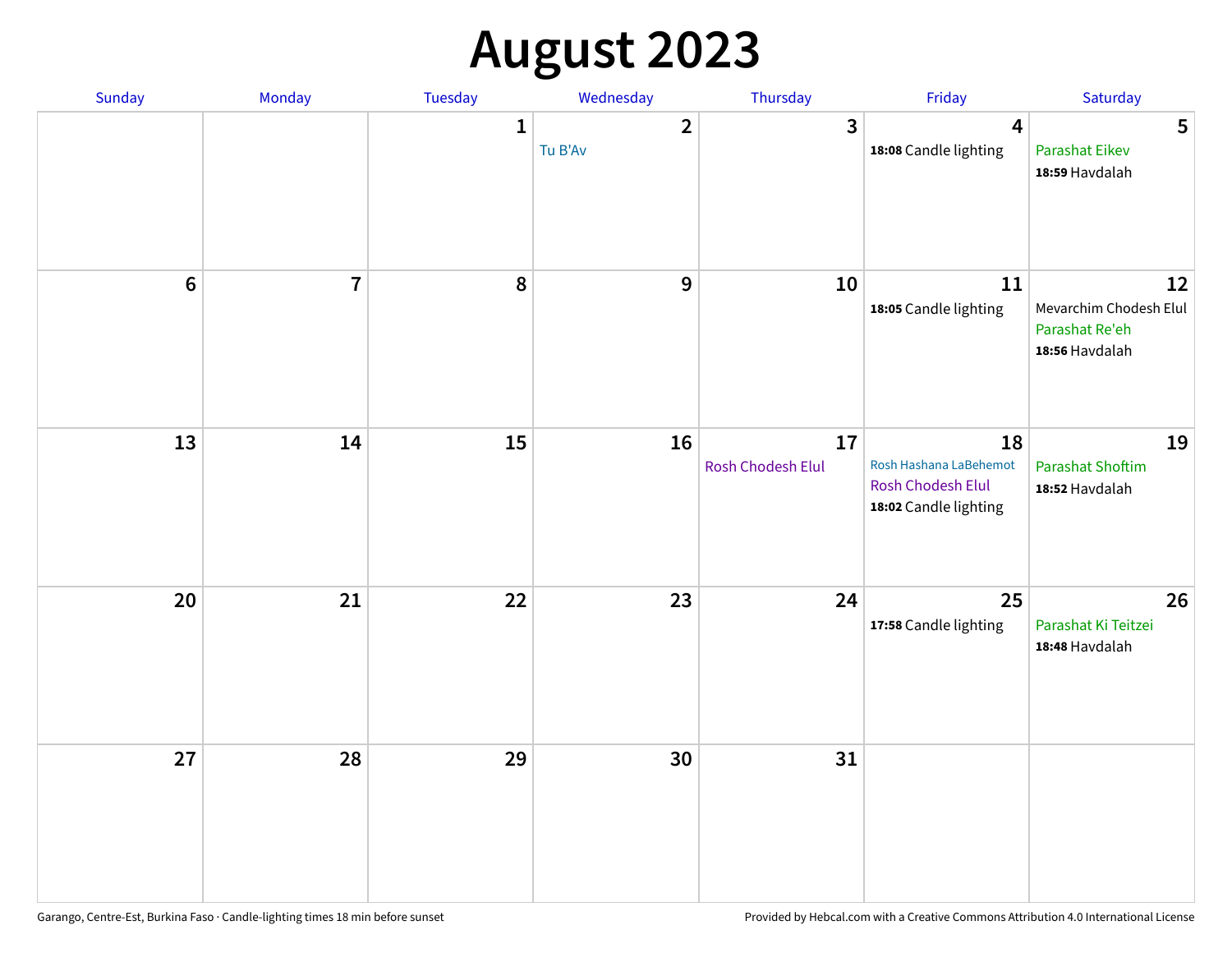## **September 2023**

| Sunday                                                | Monday                                                             | <b>Tuesday</b> | Wednesday      | Thursday       | Friday                                            | Saturday                                                            |
|-------------------------------------------------------|--------------------------------------------------------------------|----------------|----------------|----------------|---------------------------------------------------|---------------------------------------------------------------------|
|                                                       |                                                                    |                |                |                | 1<br>17:54 Candle lighting                        | $\overline{2}$<br>Parashat Ki Tavo<br>18:44 Havdalah                |
| 3                                                     | $\overline{\mathbf{4}}$                                            | 5              | $6\phantom{1}$ | $\overline{7}$ | 8<br>17:50 Candle lighting                        | 9<br>Leil Selichot<br>Parashat Nitzavim-Vayeilech<br>18:39 Havdalah |
| 10                                                    | 11                                                                 | 12             | 13             | 14             | 15<br>Erev Rosh Hashana<br>17:45 Candle lighting  | 16<br>Rosh Hashana 5784<br>18:34 Candle lighting                    |
| 17<br><b>Rosh Hashana II</b><br>18:33 Havdalah        | 18<br>04:49 Fast begins<br><b>Tzom Gedaliah</b><br>18:27 Fast ends | 19             | 20             | 21             | 22<br>17:40 Candle lighting                       | 23<br><b>Shabbat Shuva</b><br>Parashat Ha'Azinu<br>18:29 Havdalah   |
| 24<br><b>Erev Yom Kippur</b><br>17:39 Candle lighting | 25<br><b>Yom Kippur</b><br>18:28 Havdalah                          | 26             | 27             | 28             | 29<br><b>Erev Sukkot</b><br>17:35 Candle lighting | 30<br>Sukkot I<br>18:25 Candle lighting                             |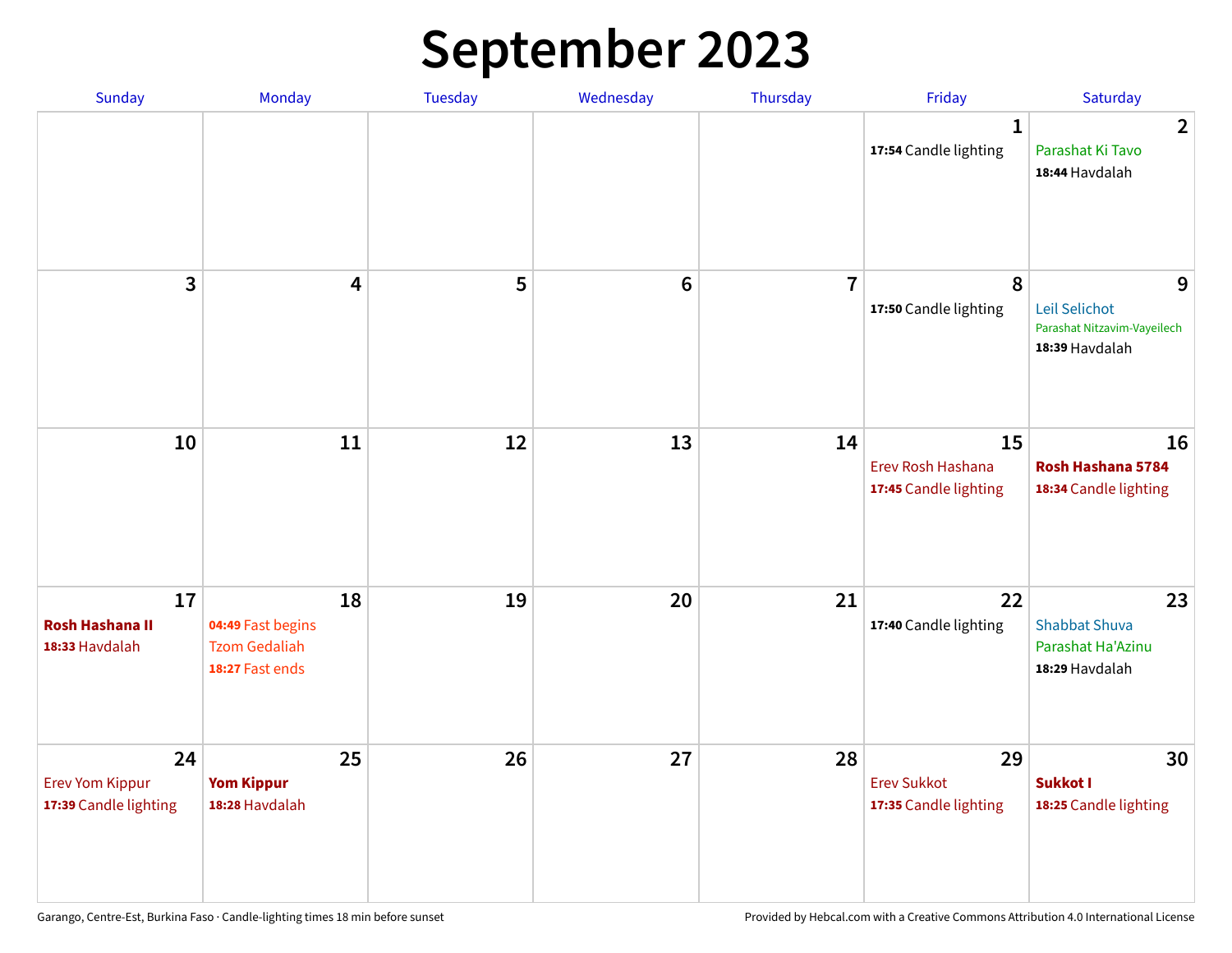## **October 2023**

| Sunday                                             | <b>Monday</b>                       | <b>Tuesday</b>        | Wednesday            | Thursday              | Friday                                                               | Saturday                                                                |
|----------------------------------------------------|-------------------------------------|-----------------------|----------------------|-----------------------|----------------------------------------------------------------------|-------------------------------------------------------------------------|
| $\mathbf{1}$<br><b>Sukkot II</b><br>18:24 Havdalah | $\overline{2}$<br>Sukkot III (CH"M) | 3<br>Sukkot IV (CH"M) | 4<br>Sukkot V (CH"M) | 5<br>Sukkot VI (CH"M) | $6\phantom{1}$<br>Sukkot VII (Hoshana Raba)<br>17:31 Candle lighting | 7<br><b>Shmini Atzeret</b><br>18:20 Candle lighting                     |
| 8<br><b>Simchat Torah</b><br>18:20 Havdalah        | 9                                   | 10                    | 11                   | 12                    | 13<br>17:27 Candle lighting                                          | 14<br>Mevarchim Chodesh Cheshvan<br>Parashat Bereshit<br>18:16 Havdalah |
| 15<br>Rosh Chodesh Cheshvan                        | 16<br>Rosh Chodesh Cheshvan         | 17                    | 18                   | 19                    | 20<br>17:23 Candle lighting                                          | 21<br>Parashat Noach<br>18:13 Havdalah                                  |
| 22<br>Yom HaAliyah School Observance               | 23                                  | 24                    | 25                   | 26                    | 27<br>17:20 Candle lighting                                          | 28<br>Parashat Lech-Lecha<br>18:10 Havdalah                             |
| 29                                                 | 30                                  | 31                    |                      |                       |                                                                      |                                                                         |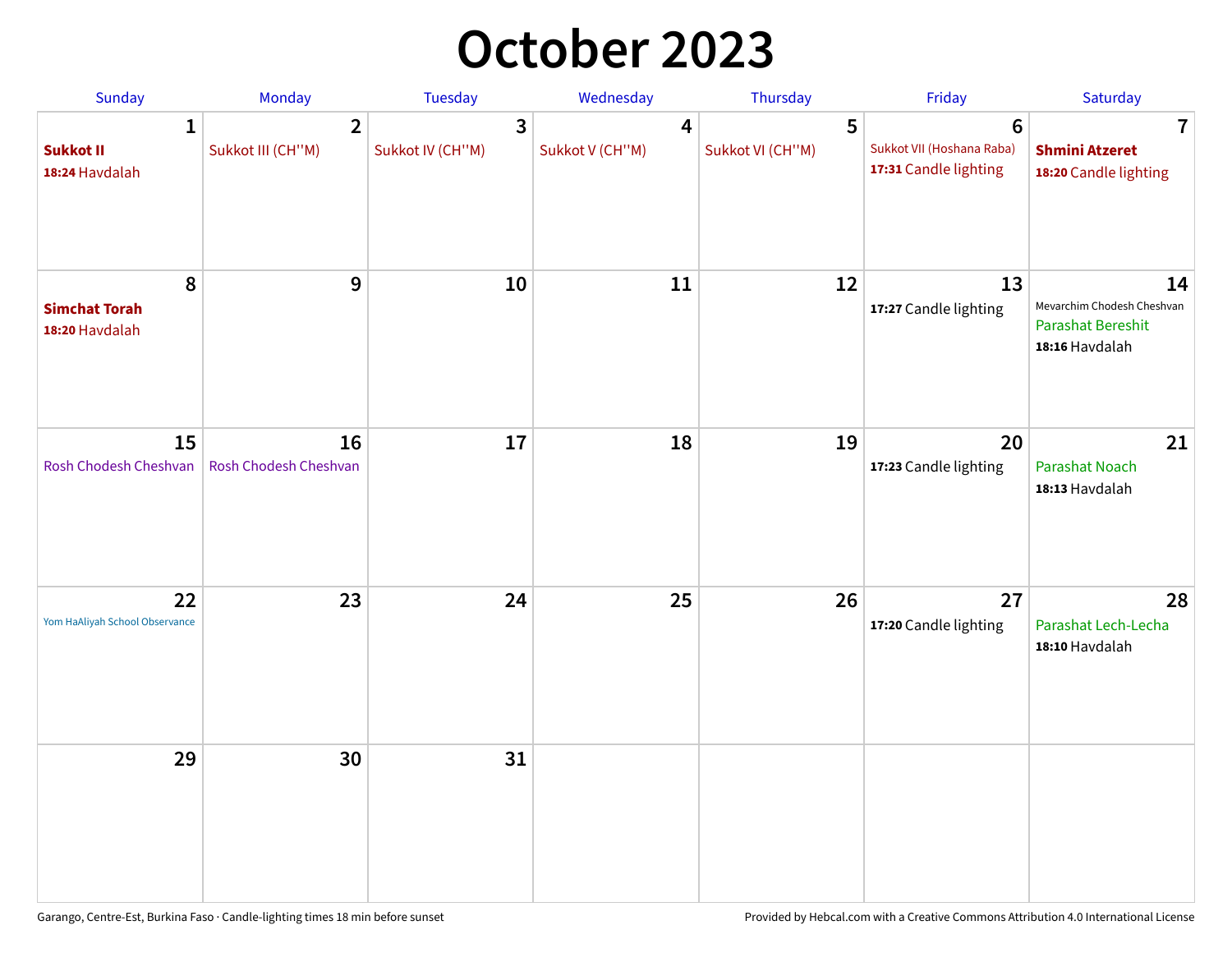#### **November 2023**

| Sunday | Monday     | Tuesday                   | Wednesday    | Thursday       | Friday                                  | Saturday                                                                 |
|--------|------------|---------------------------|--------------|----------------|-----------------------------------------|--------------------------------------------------------------------------|
|        |            |                           | $\mathbf{1}$ | $\overline{2}$ | $\overline{3}$<br>17:18 Candle lighting | $\overline{\mathbf{4}}$<br>Parashat Vayera<br>18:08 Havdalah             |
| 5      | $\bf 6$    | $\overline{7}$            | ${\bf 8}$    | 9              | 10<br>17:16 Candle lighting             | 11<br>Mevarchim Chodesh Kislev<br>Parashat Chayei Sara<br>18:07 Havdalah |
| 12     | 13<br>Sigd | 14<br>Rosh Chodesh Kislev | 15           | 16             | 17<br>17:16 Candle lighting             | 18<br>Parashat Toldot<br>18:07 Havdalah                                  |
| 19     | 20         | 21                        | 22           | 23             | 24<br>17:16 Candle lighting             | 25<br>Parashat Vayetzei<br>18:08 Havdalah                                |
| 26     | 27         | 28                        | 29           | 30             |                                         |                                                                          |